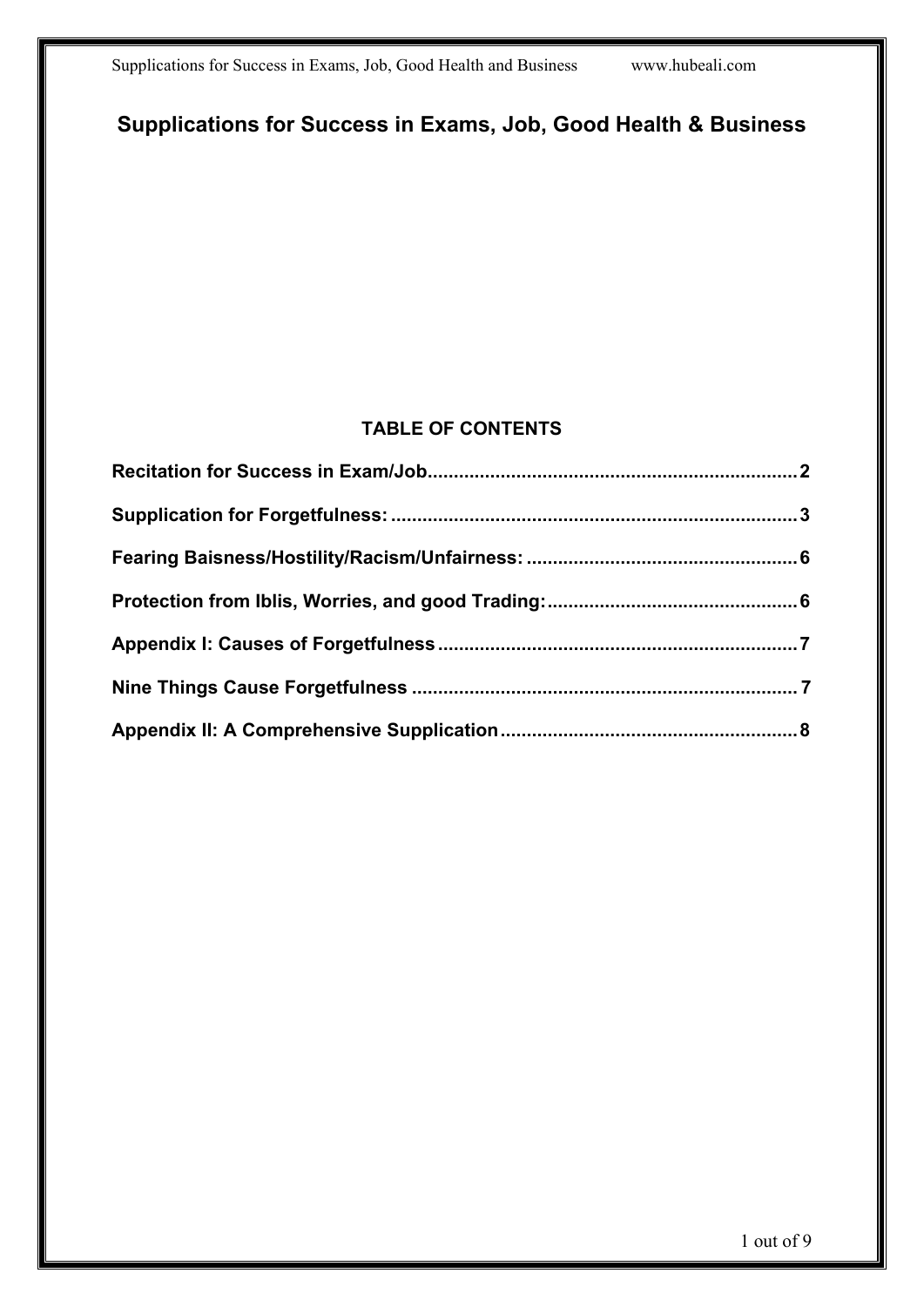# **Recitation for Success in Exam/Job**

<span id="page-1-0"></span>عن أبي عبد الله عن آبائه ع قال قال أمير المؤمنين ع إذا كتب أحدكم في حاجة فليقرأ آية الكرسي و آخر بني إسرائيل فإنه أنجح للحاجة

Imam Sadiq<sup>asws</sup> narrated that his<sup>asws</sup> noble grandfather<sup>asws</sup> - the Amir-ul-Momineen<sup>asws</sup> said: 'Whenever you write a 'الحَتب' (letter/application/paper) for something 'حاجة 'you are seeking (i.e., an exam/job), you must recite Ayat al-Kursi [2:255], and the end of the chapter Bani Israil so that your 'للحاجة ' (exam/application) is successful sooner.'

#### **(2:255)**

اللَّهُ لَا إِلَّهَ إِلَّا هُوَ الْحَيُّ الْقَيُّومُ ۚ لَا تَأْخُذُهُ سِنْهٌ وَلَا نَوْمٌ ۚ لَهُ مَا فِي السَّمَاوَاتِ وَمَا فِي الْأَرْضِ ۗ مَنْ ذَا الَّذِي يَشْفَعُ عِنْدَهُ إِلَّا بِإِدْنِهِ ۚ يَعْلَمُ مَا بَيْنَ أَيْدِيهِمْ وَمَا خَلْقَهُمْ ۖ وَلَا يُحِيطُونَ بِشَيْءٍ مِنْ عِلْمِهِ إِلَّا بِمَا شَنَّاءَ ۚ وَسَعَ كُرْسِيُّهُ الْسَمَاوَاتِ وَالْأَرْضَ ۖ وَلَا يَٰتُوۡدُهُ حِفْظُهُمَا ۚ وَهُوَ الْعَلِّيُّ الْعَظِّيمُ ۚ لَا اِكْرَاهَ فِى الدِّين ۖ قدْ تَبَيَّنّ الرُّشْدُ مِنَ الْغَيِّ ۚ فَمَنْ يَكْفُرْ بِالطَّاعْوتِ وَيُوْمِنْ بِاللَّهِ فَقدِ استَّمْسَكَ بِالْعُرْوَةِ الْوُتْقَىٰ لَـا انْفَصِـَامَ لَـهَا ۖ وَاللَّهُ سَمَبِيعٌ عَلِّيمٌ اللَّهُ وَلِيَّ الَّذِينَ آمَنُوا يُخْرِجُهُمْ مِنَ الظُّلُمَاتِ إلَى النُّورِ ۖ وَالَّذِينَ **آَفَرُوا أَوْلِيَاؤُهُمُ الطَّاغُوتُ يُخْرِجُونَهُمْ مِنَ النُّورِ إِلَى الظُّلُمَاتِۗ أُولَٰئِكَ أَصْحَابُ النَّارِۖ هُمْ فِيهَا خَالِدُونَ** 

#### **(17:110)**

قُلِ ادْعُوا اللَّهَ أَوِ ادْعُوا الرَّحْمَٰنَ ۖ أَيًّا مَا تَدْعُوا فَلَهُ الْأَسْمَاءُ الْحُسْنَىٰ ۚ وَلَا تَجْهَرْ بِصَلَاتِكَ وَلَا **تُخَافِتْ بِهَا وَابْتَغِ بَيْنَ ذَٰلِكَ { سَبِيلًا 110}** وَقَلِ الْحَمْدُ لِلَّهِ الَّذِي لَمْ يَتَّخِذْ وَلَدًا وَلَمْ يَكُنْ لَهُ شَرِيكٌ فِي الْمُلْكِ وَلَمْ يَكُنْ لَهُ وَلِيٍّ مِنَ الذُّلِّ ۖ وَكَبِّرْهُ **تَكْبِيرًا {111}** 

**[Shakir 17:110]** Say: Call upon Allah or call upon, the Beneficent Allah; whichever you call upon, He has the best names; and do not utter your prayer with a very raised voice nor be silent with regard to it, and seek a way between these

**[Shakir 17:111]** And say: (All) praise is due to Allah, Who has not taken a son and Who has not a partner in the kingdom, and Who has not a helper to save Him from disgrace; and proclaim His greatness magnifying (Him).

<span id="page-1-1"></span> $\overline{a}$ 1 Mishkat al anwaar page 143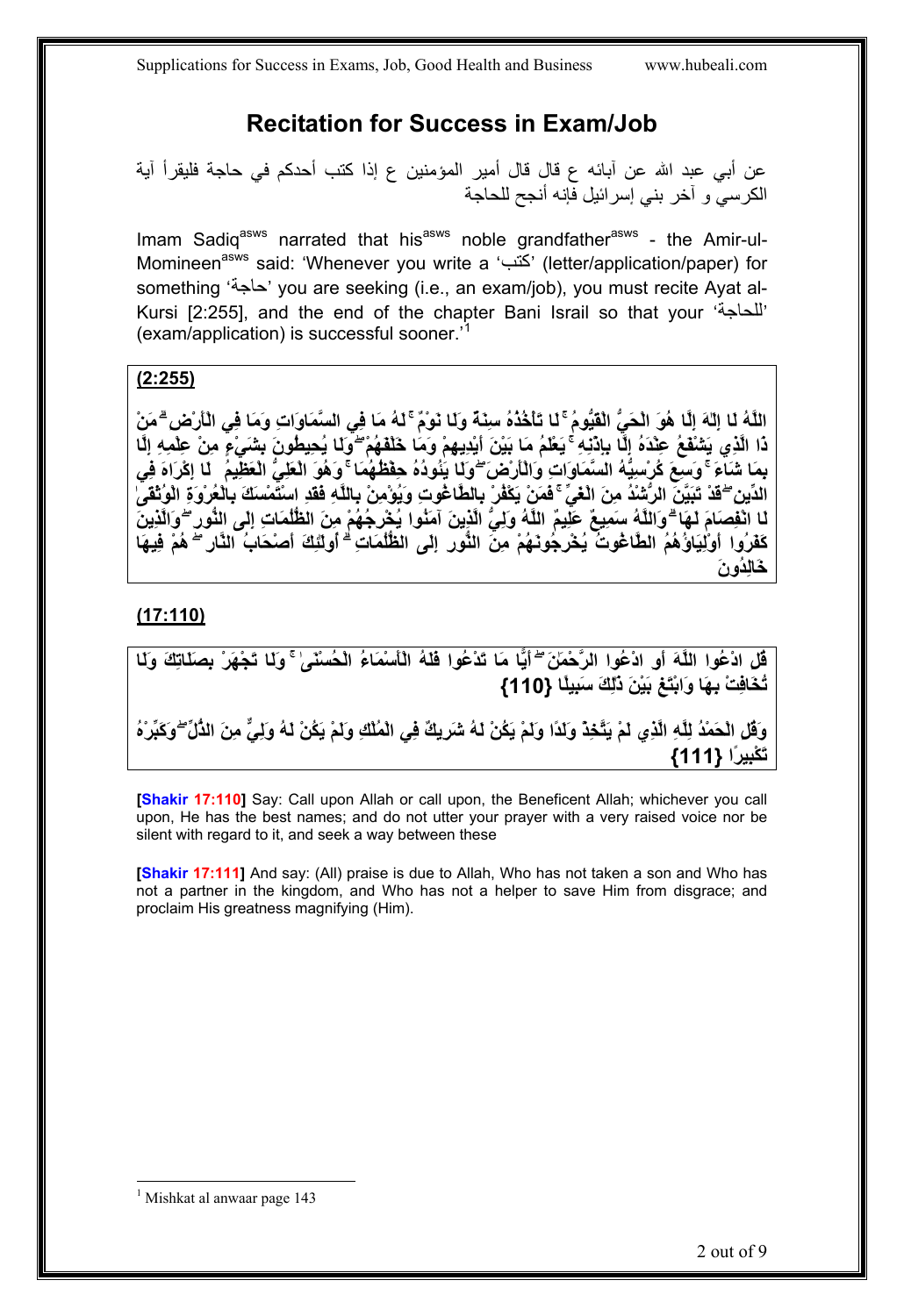### **Supplication for Forgetfulness:**

<span id="page-2-0"></span>و قال الصادق (عليه السلام): «من كتبها في صحيفة و غسلها بمـاء زمزم، و شربها كـان عند الناس محبوبا، و كلمته مسموعة، و لا يسمع شيئا إلا وعاه، و تصلح لجميع الأغراض، تكتب و تمحى و تغسل بها الأمراض، يسكن بها المرض بإذن االله تعالى .»

**Al-Sadiqasws said: 'The one who writes it (46) in a parchment, and washes with the water of** *Zam zam***, and drinks it, would be a beloved in the presence of the people, and would be a good listener, and will not hear anything excepts that he would retain it, and suitable for all purposes, written, and erased, and washing the disease with it would**  settle the disease, by the Permission of Allah<sup>azwj, [2](#page-2-1)</sup>

و قال الصادق (عليه السلام): «من قرأها ليلة جمعة أمن من بلائها إلى أن يصبح. و من توضـأ عند طلب حاجة ثم صلى أربع ركعات يقرأ في كل ركعة الحمد و السورة إلى أن يفرغ من الأربع ركعات و يتوجه إلى حاجة، يسهل الله أمرها. و من كتبها بمـاء طـاهر و شربها رزق الذكاء و قلة النسيان بإذن الله تعالى».

**Al-Sadiqasws said: 'The one who recites it (59) during Friday night, would be safe from afflictions up to the morning. And the one who performs ablution during the seeking of a need, then Prays four Cycles, reciting in every Cycle Al-Hamd, and the Chapter (Al-Hashr), until he is free from**  the four Cycles, and diverts himself to a need, Allah<sup>azwj</sup> would Make its **affair to be easy. And the one who writes it with clean water, and drinks it, would be intelligent and of little forgetfulness, by the Permission of Allahazwj the High'.[3](#page-2-2)**

عن النوفلي عن السكوني عن أبي عبد االله ع قال إذا أنساك الشيطان شيئا فضع يدك على جبهتك و قل

**Al-Nafaly has narrated from Al-Sakuni who has said the following:** 

Abu Abdillah<sup>asws</sup> said If the shaitan makes you forget, you should put **your hands on your forehead and say**:-

**اللهم إني أسألك يا مذآر الخير و فاعله و الآمر به أن تصلي على محمد و آل محمد و تذآرني ما أنسانيه الشيطان الرجيم**

Our Allah**azwj** I ask You**azwj** O Reminder of the **'الخير**) 'The good, the Masomeen**asws**), O the Implementer and the Commander, I pray to You**azwj** for

 $\overline{a}$ 

<span id="page-2-1"></span> $^2$  خواصّ القرآن: 51 «مخطوط»

<span id="page-2-2"></span> $^3$  خواصّ القرآن: 21، 53 «مخطوط»  $^3$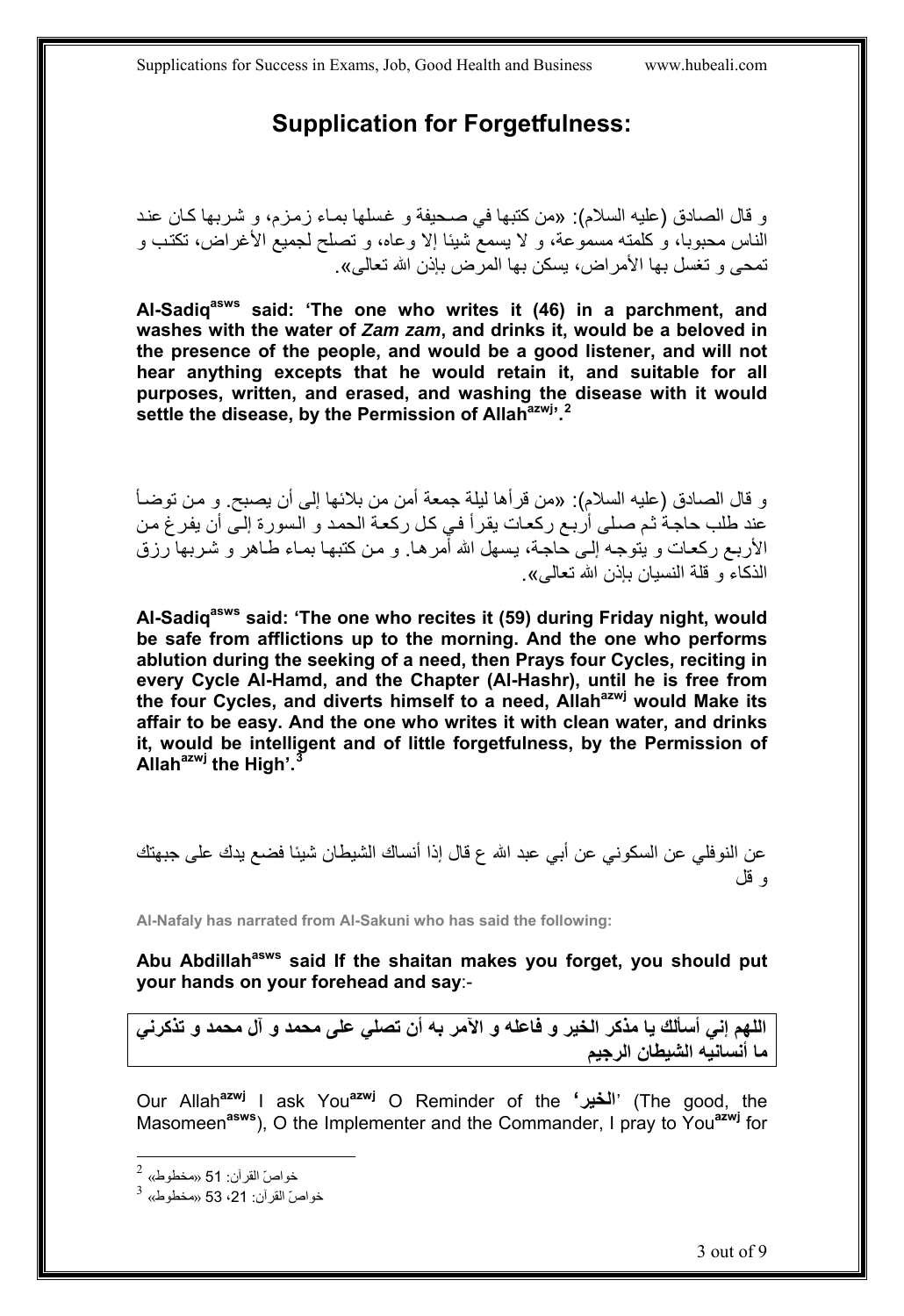the sake of Muhammad**saww** and his**saww** Holy Progeny**asws** Protect me from the forgetfulness (induced) by the accursed Satan. **[4](#page-3-0)**

وَ قَالَ رَحِمَهُ اللَّهُ يَدْعُو عِنْدَ خُرُوجِهِ مُرِيداً لِلدِّرْسِ بِالدِّعَاءِ الْمَرْوِيِّ عَن النَّبِيّ ص اللَّهُمّ إنِّي أَعُودُ بكَ أَنْ أَصْلِ أَوْ أَصْلَّ وَ أَرْلَ أَوْ أَرْلَ وَ أَطْلِمَ أَوْ أَظْلَمَ وَ أَجْهَلَ أَوْ يُجْهَلَ عَلَيَّ عَزّ جَارُكَ وَ تَقَدَّسَتْ أَسْمَاوُكَ وَ جَلَّ تَنْاوُكَ وَ لَـا **إِلَهَ غَيْرُكَ ثُمَّ يَقُولُ**

بِسْمِ اللَّهِ حَسْبِيَ اللَّهُ تَوَكَّلْتُ عَلَى اللَّهِ وَ لَـا حَوْلَ وَ لَـا قُوَّةَ إِلَّـا بِاللَّهِ الْعَظِيمِ اللَّهُمَّ تُبِّتْ **جَنَانِي وَ أَدِرِ الْحَقَّ عَلَى لِسَانِي**

In the name of Allah**azwj** who is Sufficient, on Allah**azwj** I have relied, and there is no Might nor Strength except for the Allah**azwj** , the greatest, the Most High Our Allah**azwj** correct my heart and let the just be uttered by my tongue.[5](#page-3-1)

وَ عَنِ النَّبِيِّ ص قَالَ لِأَمِيرِ الْمُؤْمِنِينَ ع إِذَا أَرَدْتَ أَنْ تَحْفَظَ آُلَّمَا تَسْمَعُ وَ تَقْرَأُ فَادْعُ بِهَذَا الدُّعَاءِ فِي دُبُرِ آُلِّ صَلَاةٍ وَ هُوَ سُبْحَانَ مَنْ لَا يَعْتَدِي عَلَى أَهْلِ مَمْلَكَتِهِ سُبْحَانَ مَنْ لَا يَأْخُذُ أَهْلَ الْأَرْضِ بِأَلْوَانِ الْعَذَابِ سُبْحَانَ الرَّءُوفِ الرَّحِيمِ

And the Prophet**saww** said to Amir-ul-Momineen**asws** if one wants that he remembers whatever he hears and reads, he should recite in the end of each Salat (prayer):

وَ هُوَ سُبْحَانَ مَنْ لَا يَعْتَدِي عَلَى أَهْلِ مَمْلَكَتِهِ سُبْحَانَ مَنْ لَا يَأْخُذُ أَهْلَ الْأَرْض بألْوَان الْعَذَابِ **سُبْحَانَ الرَّءُوفِ الرَّحِيمِ**

And Praise belong to 'That' Whose Kingdom cannot be attached, a glory be to the One who doesn't take the people of earth by the various types of torture, and Praise be to the most Merciful and the most Kind.

#### اللَّهُمَّ اجْعَلْ لِي فِي قَلْبِي نُوراً وَ بَصَراً وَ فَهْماً وَ عِلْماً إِنَّكَ عَلَى كُلِّ شَيْءٍ قدِيرٌ ۖ

Our Allah**azwj** let my heart be filled with Light and insight and understanding and knowledge, verily You**azwj** control everything.[6](#page-3-2)

أَبُو عَلِيٍّ الْأَشْعَرِيُّ عَنْ مُحَمَّدِ بْنِ عَبْدِ الْجَبَّارِ عَنْ مُحَمَّدِ بْنِ إِسْمَاعِيلَ عَنْ أَبِي إِسْمَاعِيلَ السَّرَّاجِ عَنِ الْحُسَيْنِ بْنِ الْمُخْتَارِ عَنْ رَجُلٍ عَنْ أَبِي جَعْفَرٍ ع قَالَ مَنْ قَالَ إِذَا أَصْبَحَ

Abu Ali al-Asli'ari has narrated from Muharnrnad ibn 'Abd al-Jabbar from Muhammad ibn Isma'il from Abu lsma'il al-Sarraj from al-Husayn ibn al-Mukhtar, who has narrated:

Abu Jafar**asws** said: 'Anyone who says in the morning

اللَّهُمَّ إِنِّي أَصْبَحْتُ فِي ذِمَّتِكَ وَ جوارِكَ اللَّهُمَّ إِنِّي أَسْتَوَدْعُكَ دِينِي وَ نَفْسِي وَ دُنْيَايَ وَ آخِرَتِي وَ أَهْلِيُ وَ مَالِي وَ أَعُوذُ بِكَ يَا عَظِيمُ مِنْ شَرِّ خَلْقِكَ جَمِيعاً وَ أَعُوذُ بِكَ مِنْ شَرِّ مَا يُبْلِسُ بِهِ إبْلِيسُ وَ جُنُودُهُ إِذَاً قَالَ هَذَا الْكَلَامَ لَمْ يَضُرَّهُ يَوْمَهُ ذَلِكَ شَىْءٌ وَ إِذَا أَمْسَى فَقَالَهُ لَمْ يَضُرَّهُ تِلْكَ اللَّيْلَة **شَيْءٌ إِنْ شَاءَ اللَّهُ تَعَالَى**

<span id="page-3-2"></span><span id="page-3-1"></span><span id="page-3-0"></span>6 بحارالأنوار <sup>ج</sup> : 2 <sup>ص</sup> : 63 مستدركالوسائل ج : 5 ص : 79

 $\overline{a}$ مكارمالأخلاق ص : 357 <sup>4</sup><br>- 63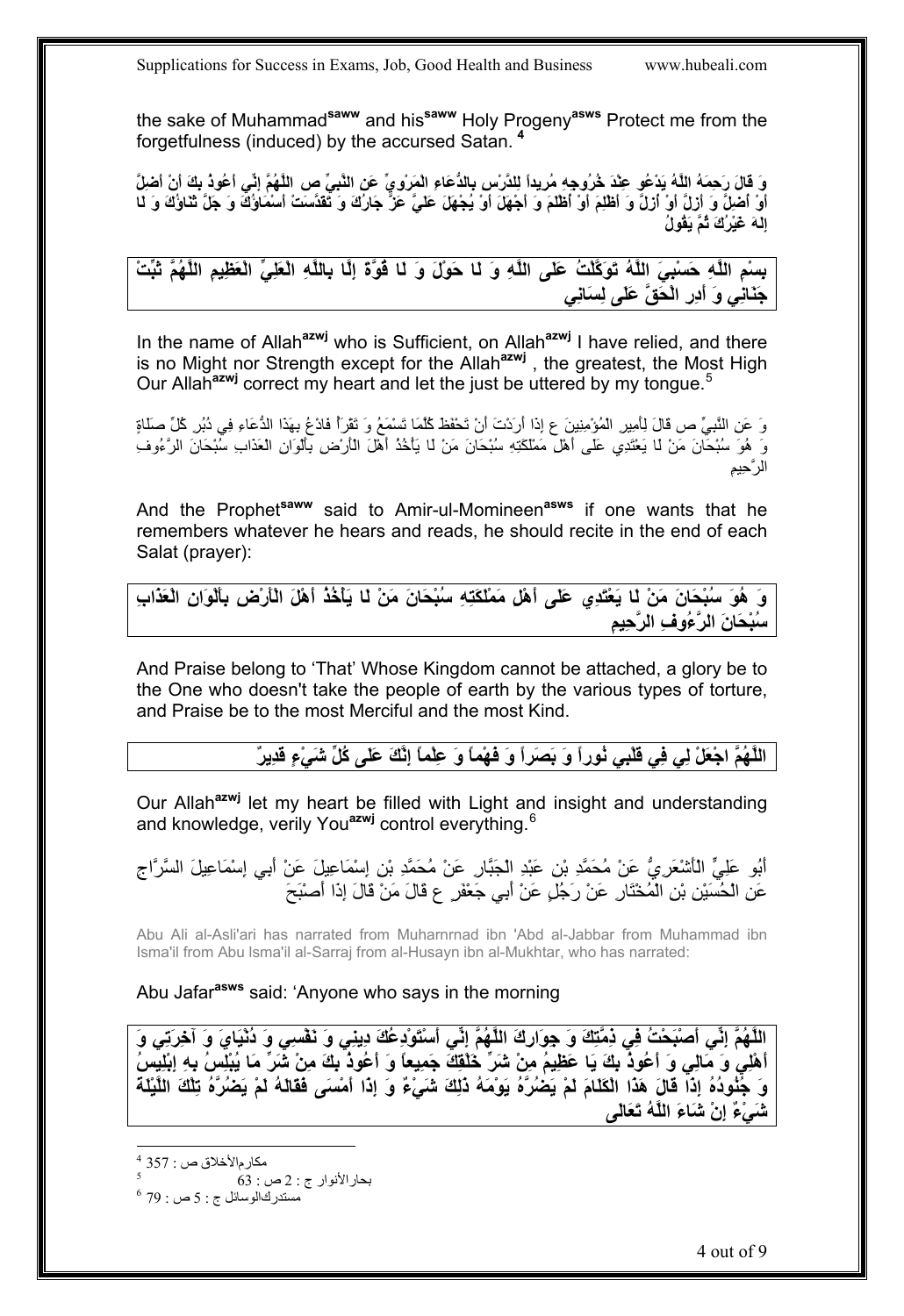'Our Allah**azwj**, this morning I give (myself) under Your**azwj** Protection and Guardianship, Our Allah, I leave my religion, myself, my existence, my Hereafter, my family, and my world, my hereafter, my family, and my belongings in Your Trust and I seek protection with You**azwj**, O Great, against the evil of all of Your**azwj** creatures. I seek protection with You against the evil of the confusion of Satan and his army; (if he were to recite it) nothing will harm him that day. (And) if he recites it in the evening nothing can harm him that night by the will of Allah, the Most Blessed, the Most High.<sup>[7](#page-4-0)</sup>

عَنِ النَّوْفَلِيِّ عَنِ السَّكُونِيِّ عَنْ أَبِي عَبْدِ اللَّهِ ع قَالَ إِذَا أَنْسَاكَ الشَّيْطَانُ شَيْئاً فَضَعْ يَدَكَ عَلَى جَبْهَتِكَ وَ قُلِ اللَّهُمَّ إِنِّي أَسْأَلُكَ يَا مُذَآِّرَ الْخَيْرِ وَ فَاعِلَهُ وَ الْآمِرَ بِهِ أَنْ تُصَلِّيَ عَلَى مُحَمَّدٍ وَ آلِ مُحَمَّدٍ وَ تُذَآِّرَنِي مَا أَنْسَانِيهِ الشَّيْطَانُ

If one fails to remember an event or written text or spoken words, according to Imam Jafar bin Muhammad al Sadiq**asws** one should put the right hand on the forehead and recite:

اللَّهُمَّ إِنِّي أَسْأَلُكَ يَا مُذَكِّرَ الْخَيْرِ وَ فَاعِلَهُ وَ الْآمِرَ بِهِ أَنْ تُصَلِّيَ عَلَى مُحَمَّدٍ وَ آل مُحَمَّدٍ وَ تُذَكِّرَنِي **مَا أَنْسَانِيهِ الشَّيْطَانُ**

I beseech You**azwj**, O the One**azwj** who Reminds about doing good, Does good and Commands to do good. Send blessings on Muhammad**saww** and the family of Muhammad<sup>saww</sup> and let me remember what Satan<sup>la</sup> makes me forget.<sup>[8](#page-4-1)</sup>

وَ عَنِ النَّبِيِّ ص قَالَ لِأَمِيرِ الْمُؤْمِنِينَ ع إِذَا أَرَدْتَ أَنْ تَحْفَظَ آُلَّمَا تَسْمَعُ وَ تَقْرَأُ فَادْعُ بِهَذَا الدُّعَاءِ فِي دُبُرِ آُلِّ صَلَاةٍ وَ هُوَ سُبْحَانَ مَنْ لَا يَعْتَدِي عَلَى أَهْلِ مَمْلَكَتِهِ سُبْحَانَ مَنْ لَا يَأْخُذُ أَهْلَ الْأَرْضِ بِأَلْوَانِ الْعَذَابِ سُبْحَانَ الرَّءُوفِ الرَّحِيمِ اللَّهُمَّ اجْعَلْ لِي فِي قَلْبِي نُوراً وَ بَصَراً وَ فَهْماً وَ عِلْماً إِنَّكَ ُ عَلَى كُلِّ شَيْءٍ قَدِيرٌ ِ

And Rasool Allah**saww** said to Amir-ul-Momineen**asws**, 'To retain in memory whatever one listens or reads, recite the following Dua's after every obligatory Salaat.

In the Name of Allah**azwj** the most Kind the most Merciful.

Glory be to Him**azwj** who does not Treat the citizens of His kingdom unjustly.

Glory be to Him**azwj** who does not Let the torment and pain come suddenly upon mankind.

Glory be to the most Compassionate the most Merciful.

Our Allah**azwj**, Fill my heart with true enlightenment, wisdom, understanding and knowledge. Surely You**azwj** are Able to do all things.[9](#page-4-2)

<span id="page-4-2"></span><span id="page-4-1"></span>مستدركالوسائل ج : 5 ص : 79

<span id="page-4-0"></span><sup>&</sup>lt;sup>-</sup>  $^7$  Al-Kafi, Vol. 2, , H. 3280,  $^8$  340 : 2 ص : 329  $^8$  340  $^8$  340  $^8$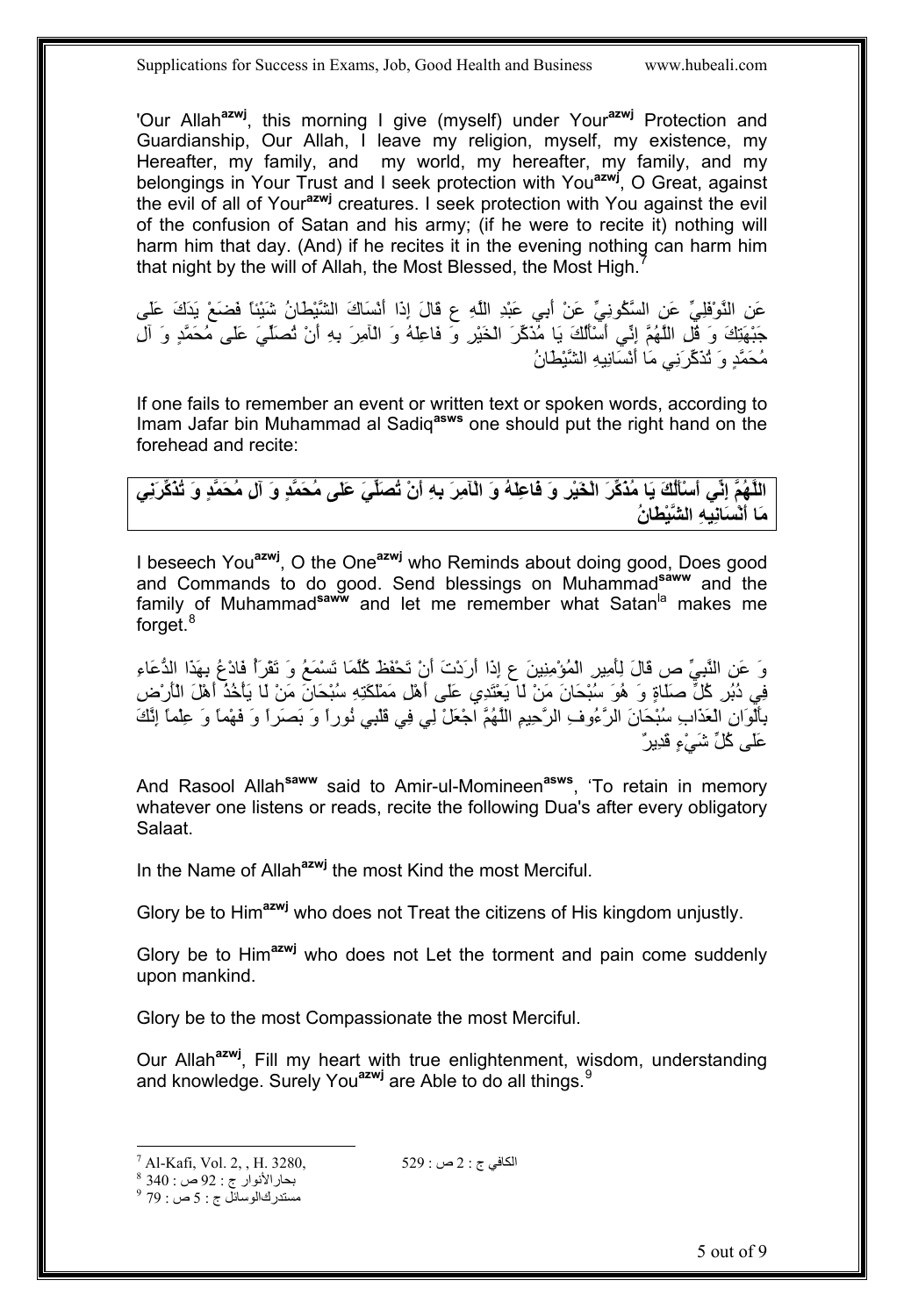### <span id="page-5-1"></span><span id="page-5-0"></span>**Fearing Baisness/Hostility/Racism/Unfairness:**

و من (خواص القرآن): روي عن النبي (صلى الله عليه و آله) أنه قال: «من قرأ هذه السورة دفع الله عنـه مـوت الفجأة، و من قرأها و دخل على سلطان يخاف بأسه، كفاه الله شره».

And from Khawas Al-Quran –

It has been reported from the Prophet<sup>saww</sup> having said: 'The one who recites this Surah (Al-Taghabun-chapter 64), Allah<sup>azwj</sup> would Repel from him the sudden death. The one who recites it and comes up to an authority and he is fearful of him and is distressed, Allah $a^{2}$ <sup>yj</sup> would Suffice him from its evil<sup>' [10](#page-5-1)</sup>

### **Protection from Iblis, Worries, and good Trading:**

و من (خواص القرآن): روي عن النبي (صلى الله عليه و آله) أنه قال: «من قرأ هذه السورة كـان لـه من الأجر بعدد كل حرف منها مائة ألف رقبة عتيق، و من قرأها ليلـة الجمعة غفر الله لـه جميـع ذنوبـه و من كتبهـا و علقهـا عليه أمن من كيد الشياطين و من جعلها تحت رأسه رأى في منامه كل خير ، و أمن من قلقه في الليل و إذا شرب ماءها صـاحب الشقيقة برىء و إذا كتبت و جعلت في موّضع فيـه تجـارة ربـح صـاحب الموضـع، و كثـر مالـه سر يعا».

And from Khawas Al-Quran –

It has been reported from the Prophet<sup>saww</sup> having said: 'The one who recites this Chapter (44), would have for him the Recompense of freeing one hundred thousand slaves for every letter from it. And the one who recites it on the night (before) Friday (Thursday Night), Allah<sup>azwj</sup> would Forgive all of his sins. And the one who writes it and attaches it (Amulet) upon himself, would be safe from the plots of Satan<sup>la</sup>. And the one who makes it to be under his head would dream everything good, and would be safe from worry during the night. And if its water is drunk by the one with migraine, would be free from it. And if it is written and made to be in a place where trading takes place, the owner of the place would profit and his wealth would increase quickly'.<sup>[11](#page-5-1)</sup>

 $\overline{a}$ 

خواص القرآن <sup>10</sup>

 $^{11}$  (خواص القرآن)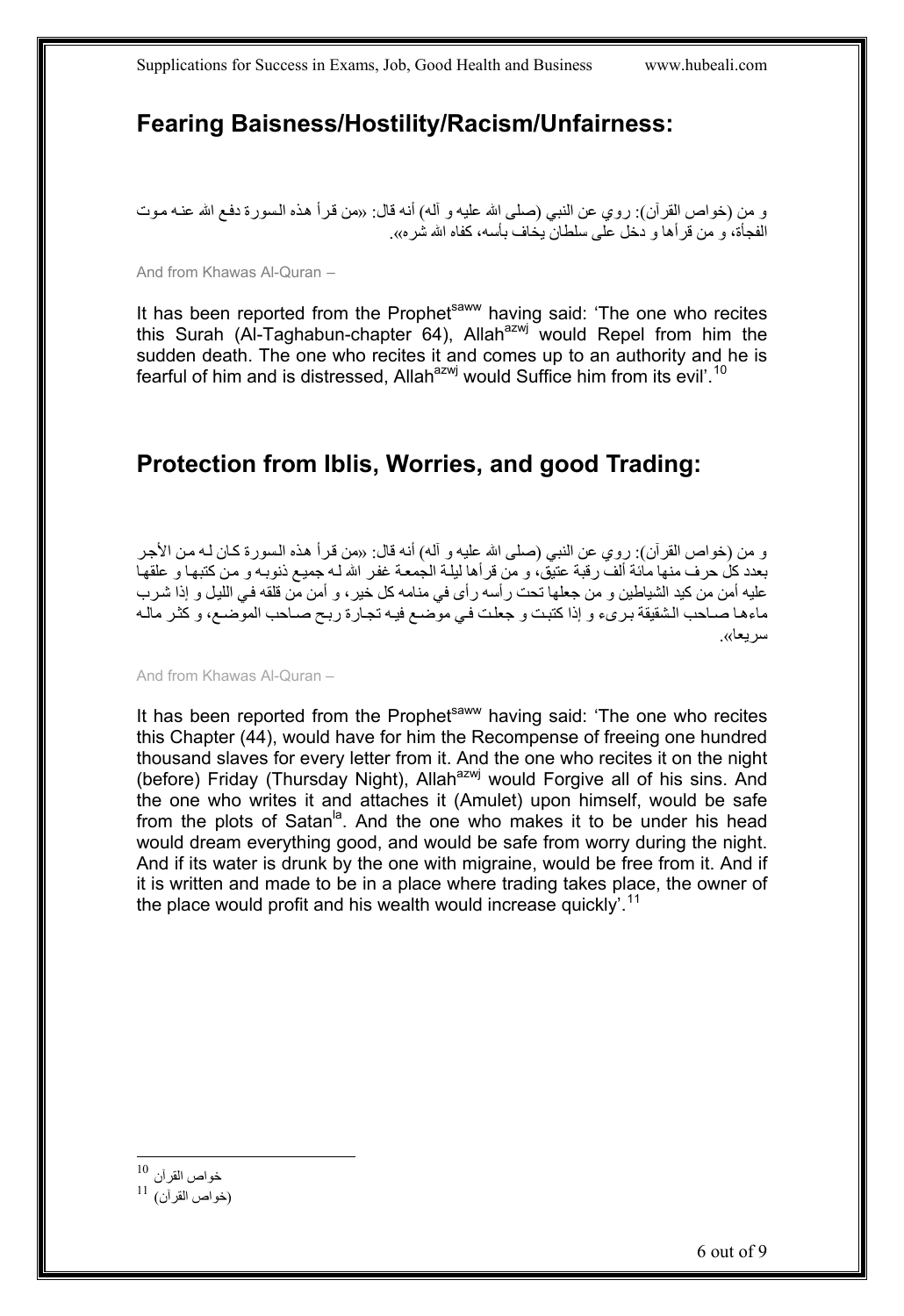## <span id="page-6-1"></span><span id="page-6-0"></span>**Appendix I: Causes of Forgetfulness**

حدثنا أبوالحسن محمد بن علي بن الشاه قال: حدثنا أبوحامد أحمد بن محمد بن الحسين قال: حدثنا أبويزيد أحمد بن خالد الخالدي قال: حدثنا محمد بن أحمد ابن صالح التميمي قال: حدثنا أبي قال: حدثنا أنس بن محمد أبومالك، عن أبيه، عن جعفر بن محمد، عن أبيه، عن جده، عن علي بن أبي طالب عليهم السلام، عن النبي صلى االله عليه وآله أنه قال: في وصيته له: ياعلي تسعّة أشياء يورثن النسيان: أكل التفاح الحامض، وأكل الكزبرة، والجبن، وسؤر الفأرة، وقراءة كتابة القبور ، والمشي بين امر أتين وطرح القملة، والحجامة في النقر ة، والبول في الماء الراكد.

#### **Nine Things Cause Forgetfulness**

Abul Hassan Muhammad ibn Ali ibn ash-Shah narrated that Abu Hamid Ahmad ibn Muhammad ibn al-Hussein quoted Abu Yazid Ahmad ibn Khalid al-Khalidy, on the authority of Muhammad ibn Ahmad ibn Salih al-Tamimy, on the authority of his father, on the authority of Anas ibn Muhammad Abu Malik, on the authority of his father, the following:

Ja'far**asws** ibn Muhammad al-Sadiq**asws**, on the authority of his**asws** father**asws**, on the authority of his**asws** grandfather**asws**, on the authority of Ali**asws** Ibn Abi Talib**asws** has narrated that Rasool Allah**saww** in his**saww** will said: 'Ya Ali! Nine things will cause forgetfulness: eating sour apples; eating coriander and cheese; eating remainders of mice; urinating in stagnant water; reading the writings on the tombs; going in between two women; killing lice; and cupping at the pit of the head." $1$ 

فَقالَ عَلَيْهِ السَّلام:ُ وَأمَّا ما ذَآَرْتَ مِنْ أَمْرِ الذِّآْرِ وَالنِّسْيان،ِ فَإِنَّ قَلْبَ الرَّجُلَ فِي حُقٍّ وَعَلَى الحُقِّ طَبَق،ٌ فَإِنْ صَلَّى الرَّجُلُ عِنْدَ ذلِكَ عَلَى مُحَمَّد وَآلِ مُحَمَّدٍ صَلاة تامَّة، انْكَشَفَ ذلِكَ الطَّبَقُ عَنْ ذلِكَ الحَقِّ، فَأَضاءَ القَلْبُ وَذَكَرَ الرَّجُلُ ما كانَ نَسِيَ، فَإِنْ [هُوَ] لَمْ يُصلِّ عَلَى مُحَمَّدٍ وَآلِ مُحَمَّدٍ أَوْ نَقَصَ مِنَ الصَّلاةِ عَلَيْهِم، انْطَبَقَ ذلِكَ الطَّبَقُ عَلَى ذلِكَ الحَقِّ، فَأَظْلَمَ القَلْبَ وَنَسِيَ الرَّجُلُ ما كانَ ذَكَرَهُ

And regarding what you asked about remembering and forgetting, there is a cavity in a man's heart over which there is a plate. When a man perfectly and Muhammad**saww** Upon be Blessings "that' مُحَمَّد وَآلِ مُحَمَّدٍ صَلاة تامَّةً' expresses the Household of Muhammad**asws**", this plate will be removed from that cavity. Then the heart will be illuminated and man will remember what he had forgotten. However, if one does not express that 'Blessings be Upon Muhammad**saww** and the Household of Muhammad**asws**', or imperfectly expresses the blessings upon them**asws**, this plate will totally cover that cavity. Then the heart will be in darkness and man will forget what he had remembered.<sup>[13](#page-6-1)</sup>

 $\overline{a}$ <sup>12</sup> Al-Qisal V-2, P-422, H. 9-22-23

<sup>&</sup>lt;sup>13</sup> Ayoon E Akhbar E Reza (asws) Vol-1 Page-65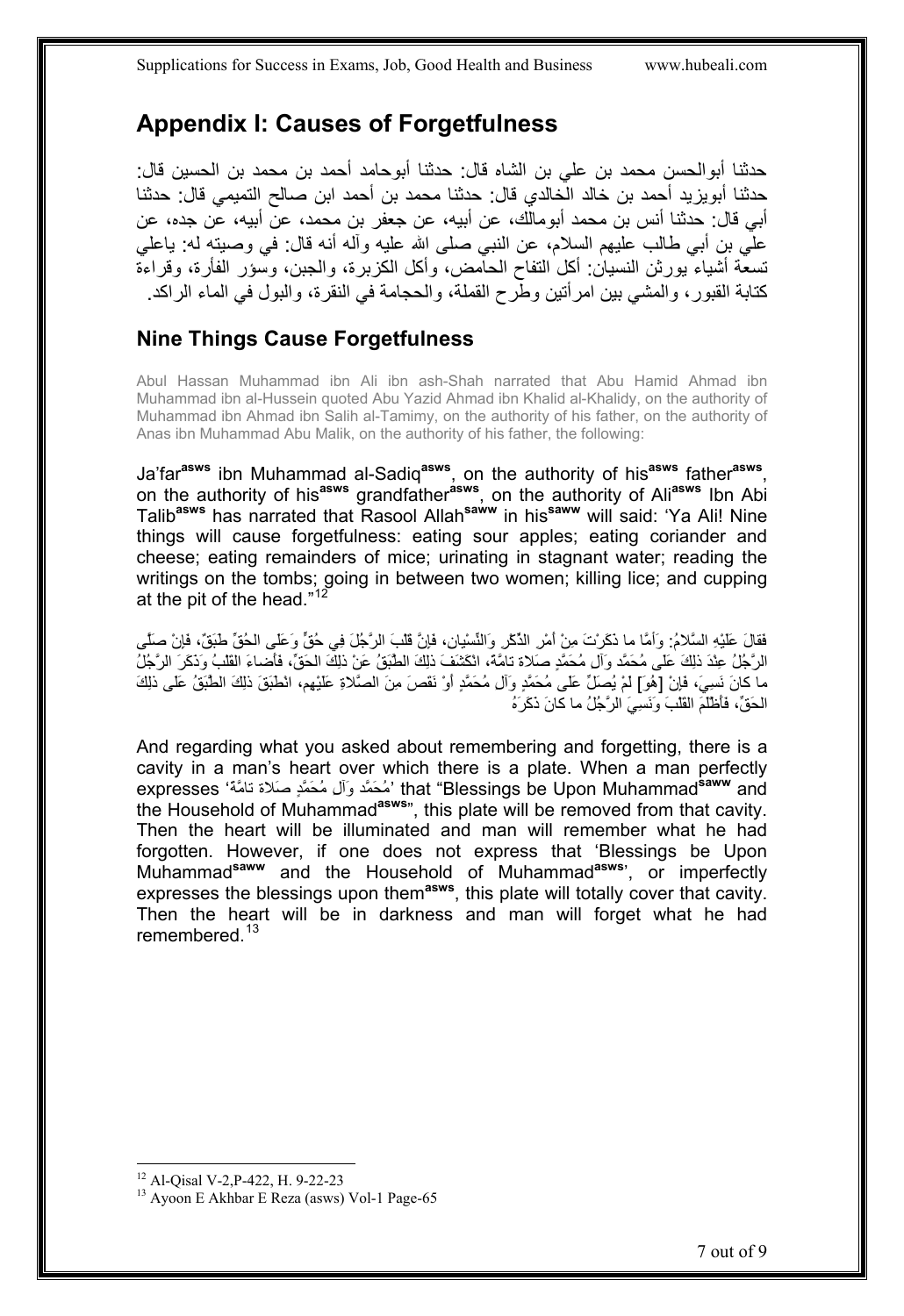### <span id="page-7-0"></span>**Appendix II: A Comprehensive Supplication**

عِدَّةٌ مِنْ أَصْحَابِنَا عَنْ أَحْمَدَ بْنِ مُحَمَّدِ بْنِ خَالِدٍ عَنْ أَبِيهِ عَنْ خَلَفِ بْنِ حَمَّادٍ عَنْ عَمْرِو بْنِ أَبِي الْمِقْدَامِ قَالَ

أَمْلَى عَلَيَّ هَذَا الدُّعَاءَ أَبُو عَبْدِ اللَّهِ ع وَ هُوَ جَامِعٌ لِلدُّنْيَا وَ الْآخِرَةِ تَقُولُ بَعْدَ حَمْدِ اللَّهِ وَ الثَّنَاءِ عَلَيْهِ اللَّهُمَّ أَنْتَ اللَّهُ لَا إِلَهَ إِلَّا أَنْتَ الْحَلِيمُ الْكَرِيمُ وَ أَنْتَ اللَّهُ لَا إِلَهَ إِلَّا أَنْتَ الْعَزِيزُ الْحَكِيمُ وَ أَنْتَ اللَّهُ لَا إِلَهَ إِلَّا أَنْتَ الْوَاحِدُ الْقَهَّارُ وَ أَنْتَ اللَّهُ لَا إِلَهَ إِلَّا أَنْتَ الْمَلِكُ الْجَبَّارُ وَ أَنْتَ اللَّهُ لَا إِلَهَ إِلَّا أَنْتَ الرَّحِيمُ الْغَفَّارُ وَ أَنْتَ اللَّهُ لَا إِلَهَ إِلَّا أَنْتَ شَدِيدُ الْمِحَالِ وَ أَنْتَ اللَّهُ لَا إِلَهَ إِلَّا أَنْتَ الْكَبِيرُ الْمُتَعَالِ وَ أَنْتَ اللَّهُ لَا إِلَهَ إِلَّا أَنْتَ السَّمِيعُ الْبَصِيرُ وَ أَنْتَ اللَّهُ لَا إِلَهَ إِلَّا أَنْتَ الْمَنِيعُ الْقَدِيرُ وَ أَنْتَ اللَّهُ لَا إِلَهَ إِلَّا أَنْتَ الْغَفُورُ الشَّكُورُ وَ أَنْتَ اللَّهُ لَا إِلَهَ إِلَّا أَنْتَ الْحَمِيدُ الْمَجِيدُ وَ أَنْتَ اللَّهُ لَا إِلَهَ إِلَّا أَنْتَ الْغَفُورُ الْوَدُودُ وَ أَنْتَ اللَّهُ لَا إِلَهَ إِلَّا أَنْتَ الْحَنَّانُ الْمَنَّانُ وَ أَنْتَ اللَّهُ لَا إِلَهَ إِلَّا أَنْتَ الْحَلِيمُ الدَّيَّانُ وَ أَنْتَ اللَّهُ لَا إِلَهَ إِلَّا أَنْتَ الْجَوَادُ الْمَاجِدُ وَ أَنْتَ اللَّهُ لَا إِلَهَ إِلَّا أَنْتَ الْوَاحِدُ الْأَحَدُ وَ أَنْتَ اللَّهُ لَا إِلَهَ إِلَّا أَنْتَ الْغَائِبُ الشَّاهِدُ وَ أَنْتَ اللَّهُ لَا إِلَهَ إِلَّا أَنْتَ الظَّاهِرُ الْبَاطِنُ وَ أَنْتَ اللَّهُ لَا إِلَهَ إِلَّا أَنْتَ بِكُلِّ شَيْءٍ عَلِيمٌ تَمَّ نُورُكَ فَهَدَيْتَ وَ بَسَطْتَ يَدَكَ فَأَعْطَيْتَ رَبَّنَا وَجْهُكَ أَآْرَمُ الْوُجُوهِ وَ جِهَتُكَ خَيْرُ الْجِهَاتِ وَ عَطِيَّتُكَ أَفْضَلُ الْعَطَايَا وَ أَهْنَؤُهَا تُطَاعُ رَبَّنَا فَتَشْكُرُ وَ تُعْصَى رَبَّنَا فَتَغْفِرُ لِمَنْ شِئْتَ تُجِيبُ الْمُضْطَرِّينَ وَ تَكْشِفُ السُّوءَ وَ تَقْبَلُ التَّوْبَةَ وَ تَعْفُو عَنِ الذُّنُوبِ لَا تُجَازَى أَيَادِيكَ وَ لَا تُحْصَى نِعَمُكَ وَ لَا يَبْلُغُ مِدْحَتَكَ قَوْلُ قَائِلٍ اللَّهُمَّ صَلِّ عَلَى مُحَمَّدٍ وَ آلِ مُحَمَّدٍ وَ عَجِّلْ فَرَجَهُمْ وَ رُوحَهُمْ وَ رَاحَتَهُمْ وَ سُرُورَهُمْ وَ أَذِقْنِي طَعْمَ فَرَجِهِمْ وَ أَهْلِكْ أَعْدَاءَهُمْ مِنَ الْجِنِّ وَ الْإِنْسِ وَ آتِنَا فِي الدُّنْيَا حَسَنَةً وَ فِي الْآخِرَةِ حَسَنَةً وَ قِنَا عَذَابَ النَّارِ وَ اجْعَلْنَا مِنَ الَّذِينَ لَا خَوْفٌ عَلَيْهِمْ وَ لَا هُمْ يَحْزَنُونَ وَ اجْعَلْنِي مِنَ الَّذِينَ صَبَرُوا وَ عَلَى رَبِّهِمْ يَتَوَآَّلُونَ وَ ثَبِّتْنِي بِالْقَوْلِ الثَّابِتِ فِي الْحَيَاةِ الدُّنْيَا وَ فِي الْآخِرَةِ وَ بَارِكْ لِي فِي الْمَحْيَا وَ الْمَمَاتِ وَ الْمَوْقِفِ وَ النُّشُورِ وَ الْحِسَابِ وَ الْمِيزَانِ وَ أَهْوَالِ يَوْمِ الْقِيَامَةِ وَ سَلِّمْنِي عَلَى الصِّرَاطِ وَ أَجِزْنِي عَلَيْهِ وَ ارْزُقْنِي عِلْماً نَافِعاً وَ يَقِيناً صَادِقاً وَ تُقًى وَ بِرّاً وَ وَرَعاً وَ خَوْفاً مِنْكَ وَ فَرَقاً يُبْلِغُنِي مِنْكَ زُلْفَى وَ لَا يُبَاعِدُنِي عَنْكَ وَ أَحْبِبْنِي وَ لَا تُبْغِضْنِي وَ تَوَلَّنِي وَ لَا تَخْذُلْنِي وَ أَعْطِنِي مِنْ جَمِيعِ خَيْرِ الدُّنْيَا وَ الْآخِرَةِ مَا عَلِمْتُ مِنْهُ وَ مَا لَمْ أَعْلَمْ وَ أَجِرْنِي مِنَ السُّوءِ آُلِّهِ بِحَذَافِيرِهِ مَا عَلِمْتُ مِنْهُ وَ مَا لَمْ أَعْلَمْ

A number of our people have narrated from Ahmad ibn Muhammad ibn Khalid, who from his father, who from Khalaf ibn Hammad from 'AmI' ibn abu al-Miqdam who has narrated:

'Abu Abd Allah**asws** dictated this supplication to me and it is of universal benefit for this world as well as for the Hereafter. Say after thanking and praising Allah:

"Our Lord**azwj**, You are Allah**azwj**, no one deserves to be worshipped except You**azwj**, the Forbearing, the Magnanimous, You are Allah**azwj**, no one deserves to be worshipped except You**azwj**, the Majestic, the Wise, You**azwj** are Allah**azwj**, no one deserves to be worshipped except You**azwj**, the One and only, the Conqueror, You**azwj** are Allah**azwj**, no one deserves to be worshipped except You**azwj**, the King, the Compeller, You are Allah**azwj**, no one deserves to be worshipped except You**azwj**, the most Merciful, the Forgiver, You**azwj** are Allah**azwj**, no one deserves to be worshipped except You**azwj**, Whose retribution is most intense, You<sup>azwj</sup> are Allah<sup>azwj</sup>, no one deserves to be worshipped except You<sup>azwj</sup>, the Great, the Most High, You<sup>azwj</sup> are Allah<sup>azwj</sup>, no one deserves to be worshipped except You**azwj**, The Hearer, the Seeing, You**azwj** are Allah**azwj**, no one deserves to be worshipped except You**azwj**, the Defender, the Most Powerful, You**azwj** are Allah**azwj**, no one deserves to be worshipped except You<sup>azwj</sup>, the Lenient, the Appreciator. You<sup>azwj</sup> are Allah<sup>azwj</sup>, no one deserves to be worshipped except You**azwj**, the Praiseworthy, the Glorious,